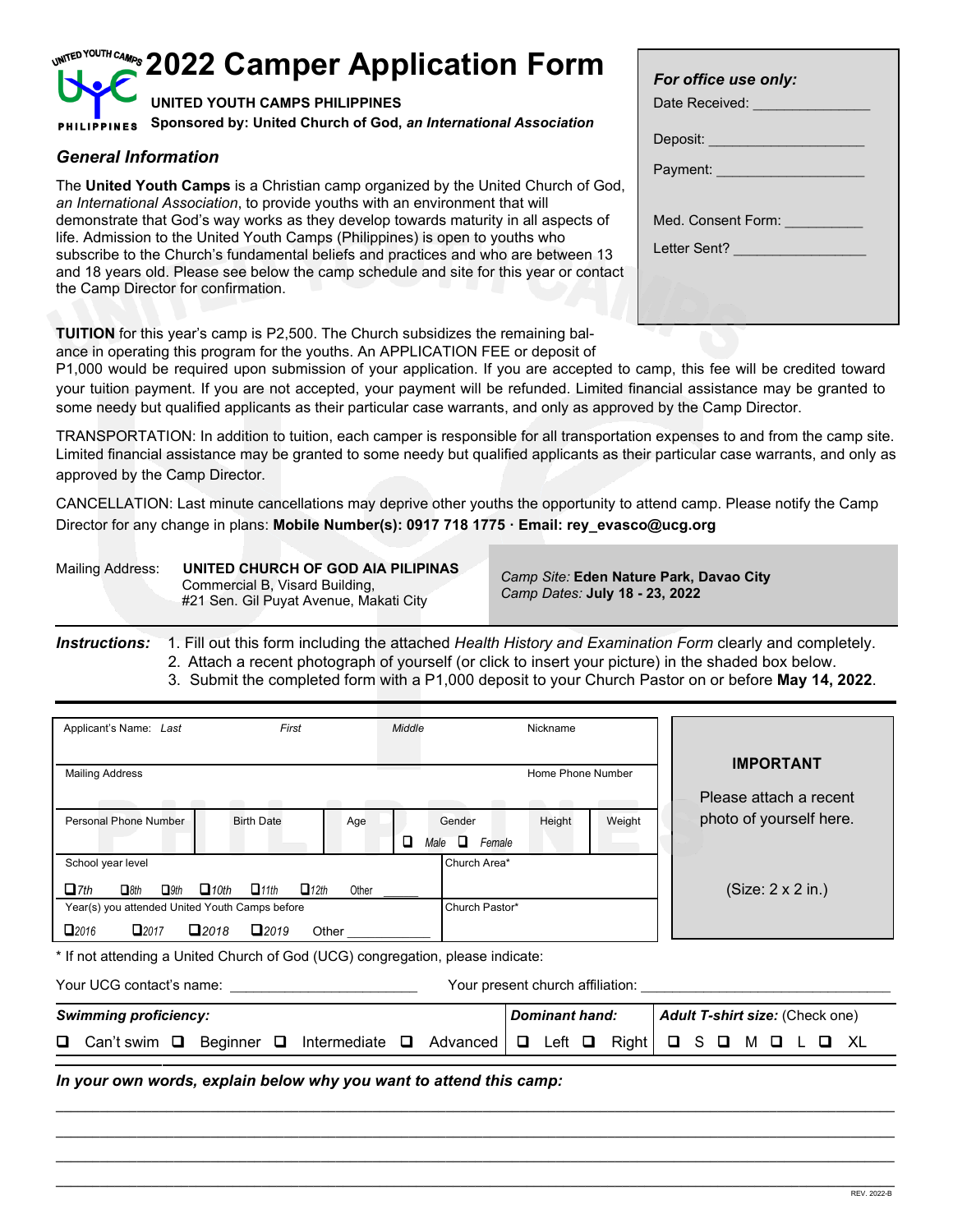#### **AGREEMENT AND RELEASE**

All United Youth Camps maintain a high standard of conduct and dress code based on Godly principles. These standards and rules include but are not limited to: No possession or use of alcohol, tobacco, or illegal drugs; no sexual misconduct, disorderly conduct, profanity; no theft, destruction of property; or refusal to cooperate fully with camp and program personnel. Jewelry for body piercing (other than a pair of earrings for girls), short shorts, midriffs, halter tops, or wearing inappropriate apparel (or the lack thereof) will not be allowed. Except for pocketknives—firearms and other deadly weapons, even though they might be legally possessed, are not allowed within the camp or in any of its activities. Any camper who does not comply with the camp's rules and standards, or whose conduct or attitude undermines the positive environment and objectives of the camp, is subject to dismissal. If the camper is dismissed, he or she will be sent home at his or her parent's expense.

**Applicant:** I have read, fully understood, and agree to comply with all the rules and standards of the camp and its personnel. Together with my parents/guardians, we all understand these and agree with its implications and the stated consequences.

| X.                                                                  | Date signed: the contract of the contract of the contract of the contract of the contract of the contract of the contract of the contract of the contract of the contract of the contract of the contract of the contract of t                                    |
|---------------------------------------------------------------------|-------------------------------------------------------------------------------------------------------------------------------------------------------------------------------------------------------------------------------------------------------------------|
| Applicant's Signature                                               |                                                                                                                                                                                                                                                                   |
| <b>Health/Fitness</b>                                               | The United Youth Camps require campers to engage in a wide range of rigorous and physically challenging activities. Good                                                                                                                                          |
|                                                                     | health and fitness are essential. Does the applicant have any physical or mental handicap which would prevent vigorous physi-<br>cal activity? Has the applicant had any nervous disorder, such as hysteria, fainting spells, allergies, or recent illness, etc.? |
| $\blacksquare$ Yes<br>0                                             | No If 'Yes', please explain below and include any on-going medical care or medication:                                                                                                                                                                            |
| <b>Authorized Travel Arrangements</b>                               |                                                                                                                                                                                                                                                                   |
|                                                                     | Parents/Guardians are to designate the dates of departure to and from camp. Any change or extension of stay should have a<br>written authorization from said parents/guardians. UYC shall not be held responsible for any unauthorized extended stay.             |
| Arrival date & details:                                             | Suggested arrival date in Eden Nature Park, Davao City:                                                                                                                                                                                                           |
| Mode of travel: $\Box$ Bus $\Box$ Boat $\Box$ Plane $\Box$<br>Other | $\triangleright$ Sunday Morning, July 17, 2022                                                                                                                                                                                                                    |
| Departure date & details:                                           | Suggested departure date from Eden Nature Park, Davao City:                                                                                                                                                                                                       |
| Mode of travel: $\Box$ Bus $\Box$ Boat $\Box$ Plane $\Box$<br>Other | Sunday Morning, July 24, 2022                                                                                                                                                                                                                                     |

*Quitclaim***:** *This quitclaim must be read and signed by parents or legal guardians in order for the youth to participate in camp activities.*

*Parents:* We, the undersigned, parent/s or guardian/s of (applicant's name)

whose participation in the United Youth Camps sponsored by the United Church of God, *an International Association,* we have consented to; understand that if he/she violates the camp rules and standards or endangers the safety or well-being of the camp, other campers, or its staff, that he/she can be sent home at the Camp Director's decision, which we agree will be at our expense. We understand that there is no reimbursement of fees after camp starts. We believe our son/daughter is in good health and can participate in strenuous activities and the routine associated with camp life. We concur that the information given is true and complete, including the photo in this application.

In consideration of the applicant being allowed to attend the camp, we hereby release, indemnify, save and hold harmless and covenant not to sue the United Church of God, *an International Association*, or the United Church of God, *AIA* - Pilipinas*,* its officers, Council of Elders, Board of Trustees, agents, employees, volunteers, helpers, and any other related entity (hereinafter collectively called the "Church") from all actions, claims, demands or suits which are based upon, or resulting from injuries sustained by the applicant arising out of, or in the course of, or in connection with the said applicant's participation or attendance at the camp.

*(It is recommended that parents/guardians have their own insurance protection since campers participate in activities at their own risk, and the Church's no-fault accident coverage is secondary and quite limited. When only one guardian signs, the plural pronouns shall be deemed as singular.)*

| Signature of Father/Guardian                                                                                   | Date | Signature of Mother/Guardian | Date                    |
|----------------------------------------------------------------------------------------------------------------|------|------------------------------|-------------------------|
|                                                                                                                |      |                              |                         |
| UCG Pastor/Elder's Name and Evaluation: Cambridge Control Control Control of the UCG Pastor/Control of the UCG |      |                              | Date: <b>Example 20</b> |
| Highly Recommended □ Recommended □ Satisfactory □ Can Wait Next Year □ Not Recommended<br>OZ                   |      |                              |                         |
| Comment:                                                                                                       |      |                              |                         |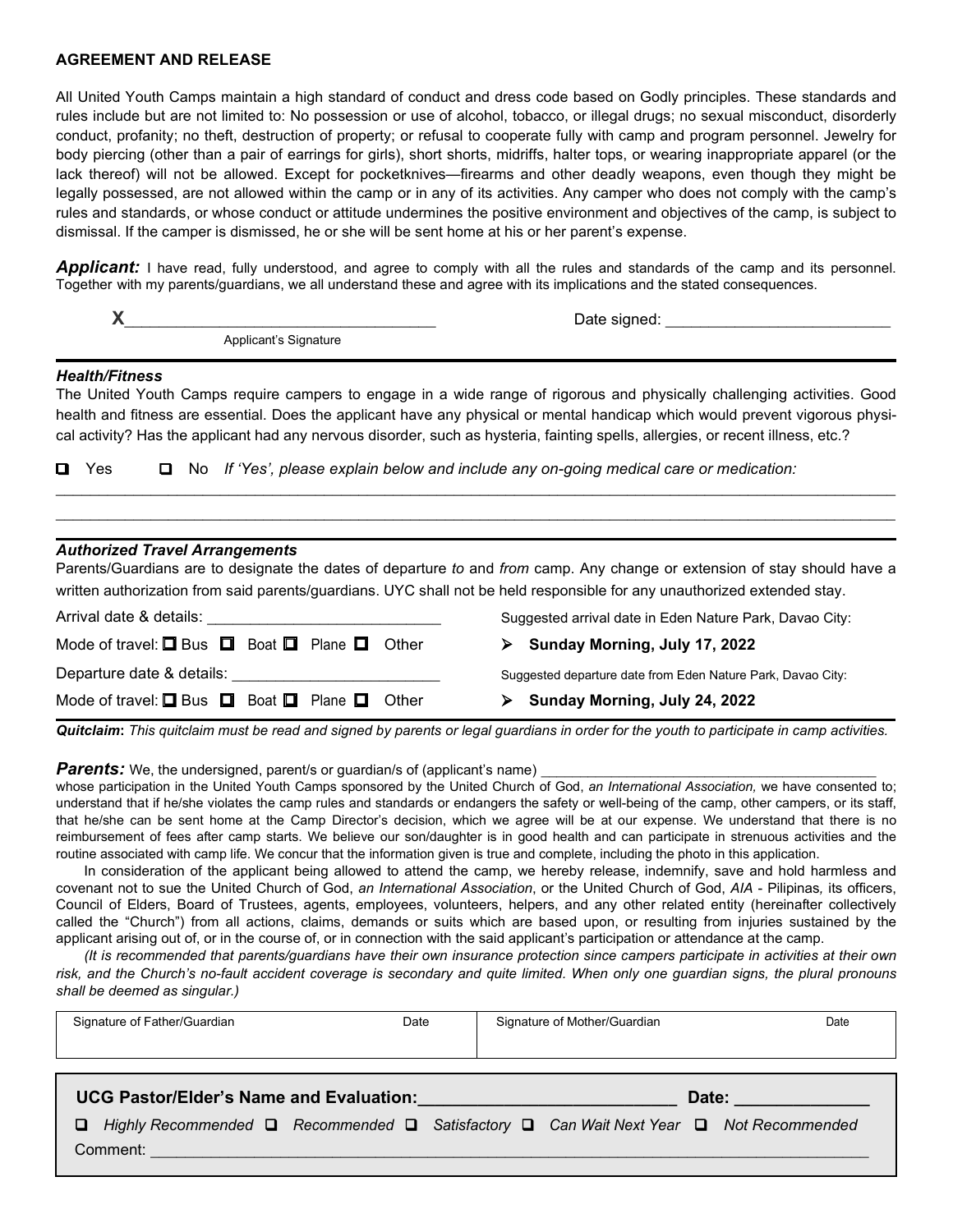| <b>Name</b>    | <b>Staff / Camper</b> | Dorm           | Year           |
|----------------|-----------------------|----------------|----------------|
| (For camp use) | (Circle one)          | (For camp use) | (For camp use) |

# **Health History and Examination Form**

**for** *United Youth Camps*

*Sponsored by:*

#### **United Church of God,** *an International Association*

This form must be completed (all 4 pages) by each person attending camp, or in the case of minors, by their parents or guardians. Please PRINT clearly.

| Gender                                                                                                                                                                                                                                                                                                                                                             |
|--------------------------------------------------------------------------------------------------------------------------------------------------------------------------------------------------------------------------------------------------------------------------------------------------------------------------------------------------------------------|
|                                                                                                                                                                                                                                                                                                                                                                    |
| Parent/Guardian or Emergency Contact: ___________________________________<br>Relationship: ________________________                                                                                                                                                                                                                                                |
| $\underbrace{\textbf{(}}$<br>$\frac{1}{\sqrt{1-\frac{1}{2}}}\frac{1}{\sqrt{1-\frac{1}{2}}\sqrt{1-\frac{1}{2}}\sqrt{1-\frac{1}{2}}}}$                                                                                                                                                                                                                               |
|                                                                                                                                                                                                                                                                                                                                                                    |
| $\begin{picture}(150,10) \put(0,0){\vector(1,0){100}} \put(15,0){\vector(1,0){100}} \put(15,0){\vector(1,0){100}} \put(15,0){\vector(1,0){100}} \put(15,0){\vector(1,0){100}} \put(15,0){\vector(1,0){100}} \put(15,0){\vector(1,0){100}} \put(15,0){\vector(1,0){100}} \put(15,0){\vector(1,0){100}} \put(15,0){\vector(1,0){100}} \put(15,0){\vector(1,0){100}}$ |
|                                                                                                                                                                                                                                                                                                                                                                    |
| The Church's no-fault accident insurance is optional, or if current, is limited and secondary to any other collectible<br>insurance. Please furnish the following medical and insurance coverage information:                                                                                                                                                      |
|                                                                                                                                                                                                                                                                                                                                                                    |
| SSS Number of Policyholder or Insurance ID Number: _____________________________                                                                                                                                                                                                                                                                                   |
|                                                                                                                                                                                                                                                                                                                                                                    |
|                                                                                                                                                                                                                                                                                                                                                                    |
|                                                                                                                                                                                                                                                                                                                                                                    |
|                                                                                                                                                                                                                                                                                                                                                                    |
|                                                                                                                                                                                                                                                                                                                                                                    |
|                                                                                                                                                                                                                                                                                                                                                                    |

## **Medical History**

Many activities such as sports and challenge courses require participating in physical exercises that are physically demanding. Do you have health problems or disabilities that might hinder you from participating fully in camp activities? **Yes No**

 $\mathcal{L}_\mathcal{L} = \{ \mathcal{L}_\mathcal{L} = \{ \mathcal{L}_\mathcal{L} = \{ \mathcal{L}_\mathcal{L} = \{ \mathcal{L}_\mathcal{L} = \{ \mathcal{L}_\mathcal{L} = \{ \mathcal{L}_\mathcal{L} = \{ \mathcal{L}_\mathcal{L} = \{ \mathcal{L}_\mathcal{L} = \{ \mathcal{L}_\mathcal{L} = \{ \mathcal{L}_\mathcal{L} = \{ \mathcal{L}_\mathcal{L} = \{ \mathcal{L}_\mathcal{L} = \{ \mathcal{L}_\mathcal{L} = \{ \mathcal{L}_\mathcal{$ \_\_\_\_\_\_\_\_\_\_\_\_\_\_\_\_\_\_\_\_\_\_\_\_\_\_\_\_\_\_\_\_\_\_\_\_\_\_\_\_\_\_\_\_\_\_\_\_\_\_\_\_\_\_\_\_\_\_\_\_\_\_\_\_\_\_\_\_\_\_\_\_\_\_\_\_\_\_\_\_\_\_\_\_\_\_\_\_\_\_\_\_\_\_\_\_\_  $\mathcal{L}_\mathcal{L} = \{ \mathcal{L}_\mathcal{L} = \{ \mathcal{L}_\mathcal{L} = \{ \mathcal{L}_\mathcal{L} = \{ \mathcal{L}_\mathcal{L} = \{ \mathcal{L}_\mathcal{L} = \{ \mathcal{L}_\mathcal{L} = \{ \mathcal{L}_\mathcal{L} = \{ \mathcal{L}_\mathcal{L} = \{ \mathcal{L}_\mathcal{L} = \{ \mathcal{L}_\mathcal{L} = \{ \mathcal{L}_\mathcal{L} = \{ \mathcal{L}_\mathcal{L} = \{ \mathcal{L}_\mathcal{L} = \{ \mathcal{L}_\mathcal{$ 

If yes, please describe in detail (attach note if necessary):

**HH2015P United Youth Camps Health History and Examination Form Page 1 of 4**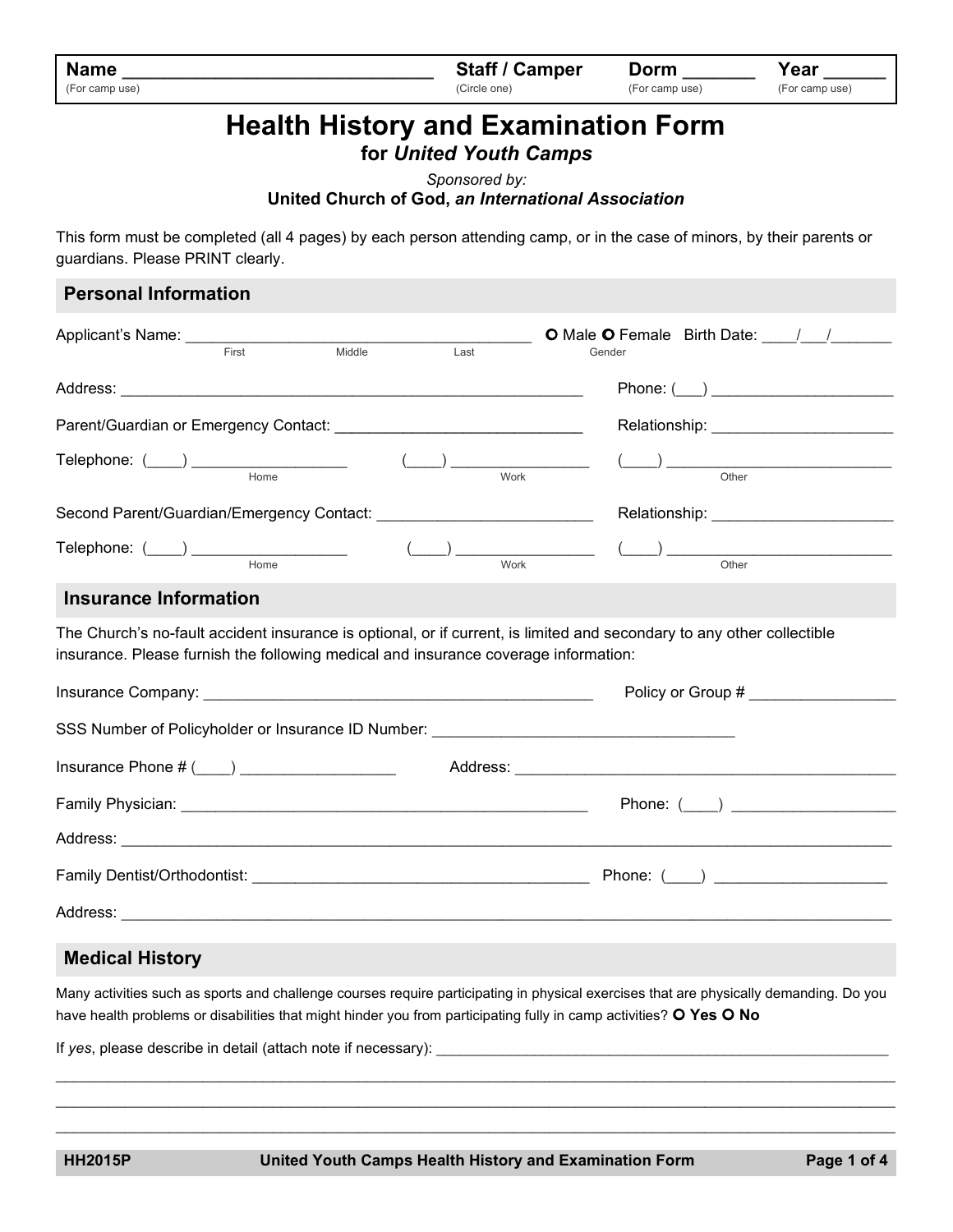Do you have any severe allergies (including food allergies) or any other condition or limitation that could affect your camp experience? **O Yes O No** If *yes*, please explain (attach note if necessary):

 $\mathcal{L}_\mathcal{L} = \{ \mathcal{L}_\mathcal{L} = \{ \mathcal{L}_\mathcal{L} = \{ \mathcal{L}_\mathcal{L} = \{ \mathcal{L}_\mathcal{L} = \{ \mathcal{L}_\mathcal{L} = \{ \mathcal{L}_\mathcal{L} = \{ \mathcal{L}_\mathcal{L} = \{ \mathcal{L}_\mathcal{L} = \{ \mathcal{L}_\mathcal{L} = \{ \mathcal{L}_\mathcal{L} = \{ \mathcal{L}_\mathcal{L} = \{ \mathcal{L}_\mathcal{L} = \{ \mathcal{L}_\mathcal{L} = \{ \mathcal{L}_\mathcal{$ \_\_\_\_\_\_\_\_\_\_\_\_\_\_\_\_\_\_\_\_\_\_\_\_\_\_\_\_\_\_\_\_\_\_\_\_\_\_\_\_\_\_\_\_\_\_\_\_\_\_\_\_\_\_\_\_\_\_\_\_\_\_\_\_\_\_\_\_\_\_\_\_\_\_\_\_\_\_\_\_\_\_\_\_\_\_\_\_\_\_\_\_\_\_\_\_\_

|                                  | Are you allergic or sensitive to any medicine or other substances? O Yes O No | If yes, please list and describe |
|----------------------------------|-------------------------------------------------------------------------------|----------------------------------|
| the reaction and its management: |                                                                               |                                  |

\_\_\_\_\_\_\_\_\_\_\_\_\_\_\_\_\_\_\_\_\_\_\_\_\_\_\_\_\_\_\_\_\_\_\_\_\_\_\_\_\_\_\_\_\_\_\_\_\_\_\_\_\_\_\_\_\_\_\_\_\_\_\_\_\_\_\_\_\_\_\_\_\_\_\_\_\_\_\_\_\_\_\_\_\_\_\_\_\_\_\_\_\_\_\_\_\_

#### **Medications Being Taken**

Are you taking any medications (including over the counter or other non-prescription drugs) routinely? **Yes No**

If *yes*, please list all medications (including over the counter or other non-prescription drugs) taken routinely. Be sure to bring your medication with you in the original packaging that will identify the doctor, the dosage and the frequency of administration:

| Medication | <b>Dosage</b> | <b>Frequency</b> | <b>Reason for Taking</b> |
|------------|---------------|------------------|--------------------------|
|            |               |                  |                          |
|            |               |                  |                          |
|            |               |                  |                          |

**Health History** *(Explain any 'yes' answers below)*

| Has/does the participant:                                                      | Yes | <b>No</b> |                                                             |   |
|--------------------------------------------------------------------------------|-----|-----------|-------------------------------------------------------------|---|
| 1. Had any recent injury, illness or infectious<br>disease?                    |     |           | 13. Have an orthodontic appliance being<br>brought to camp? |   |
| 2. Have chronic or recurring illness/condition?<br>3. Have frequent headaches? |     |           | 14. Have any skin problems (e.g., itching, rash,<br>acne)?  |   |
| 4. Wear glasses, contacts or protective eye wear?                              | ◻   |           | 15. Have diabetes?                                          |   |
| 5. Ever had frequent ear infections?                                           |     | О         | 16. Have asthma?                                            |   |
| 6. Ever passed out during or after exercise?                                   |     | О         | 17. Had mononucleosis in the past 12 months?                |   |
| 7. Ever been dizzy during or after exercise?                                   |     | О         | 18. Have problems with sleepwalking?                        |   |
| 8. Ever had seizures?                                                          |     | П         | 19. Have a current history of bed-wetting?                  | П |
| 9. Ever had chest pain during or after exercise?                               | О   | О         | 20. Have an eating disorder?                                |   |
| 10. Ever had high blood pressure?                                              |     | О         | 21. Ever had emotional or mental difficulties for           |   |
| 11. Ever been diagnosed with a heart murmur?                                   | О   | О         | which professional help was sought?                         |   |
| 12. Ever had back problems?                                                    |     |           |                                                             |   |

If you checked '*yes*' to any of the above, please write the question number and explain:

| $\Box$ Measles          | $\Box$ Chickenpox  | Which of the following has the applicant had? (Check each one that applies)<br>German measles<br>IQ. | 10         | Mumps                      | ш | <b>Rheumatic Fever</b>    |
|-------------------------|--------------------|------------------------------------------------------------------------------------------------------|------------|----------------------------|---|---------------------------|
| <b>E</b> Hepatitis A    | $\Box$ Hepatitis B | $\Box$ Hepatitis C                                                                                   | ⊡          | TB Test (Date:             |   | Pos or Neg?               |
|                         |                    |                                                                                                      |            |                            |   |                           |
|                         |                    | <b>Immunizations</b> (Fill in the dates for any of the following immunizations applicant has had)    |            |                            |   |                           |
| <b>Immunization</b>     |                    | <b>Date Last Received</b>                                                                            |            | <b>Immunization</b>        |   | <b>Date Last Received</b> |
| <b>DPT</b>              |                    |                                                                                                      | Mumps      |                            |   |                           |
| TD (tetanus/diphtheria) |                    |                                                                                                      | Rubella    |                            |   |                           |
| Tetanus                 |                    |                                                                                                      |            | Gamma Globulin (Hepatitis) |   |                           |
| Polio                   |                    |                                                                                                      | Chickenpox |                            |   |                           |

 $\ldots$  . The contribution of the contribution of the contribution of the contribution of the contribution of the contribution of the contribution of the contribution of the contribution of the contribution of the contribut  $\ldots$  . The contribution of the contribution of the contribution of the contribution of the contribution of the contribution of the contribution of the contribution of the contribution of the contribution of the contribut

**Note**: A record of immunizations is for informational purposes. Immunizations are not a required prerequisite for acceptance to or attendance at camp. If a camper has not been immunized, however, and one of the above-named communicable or contagious diseases is found in camp, he or she will be subject to the regular quarantine or isolation procedures of the camp and of the community for children who are not immune.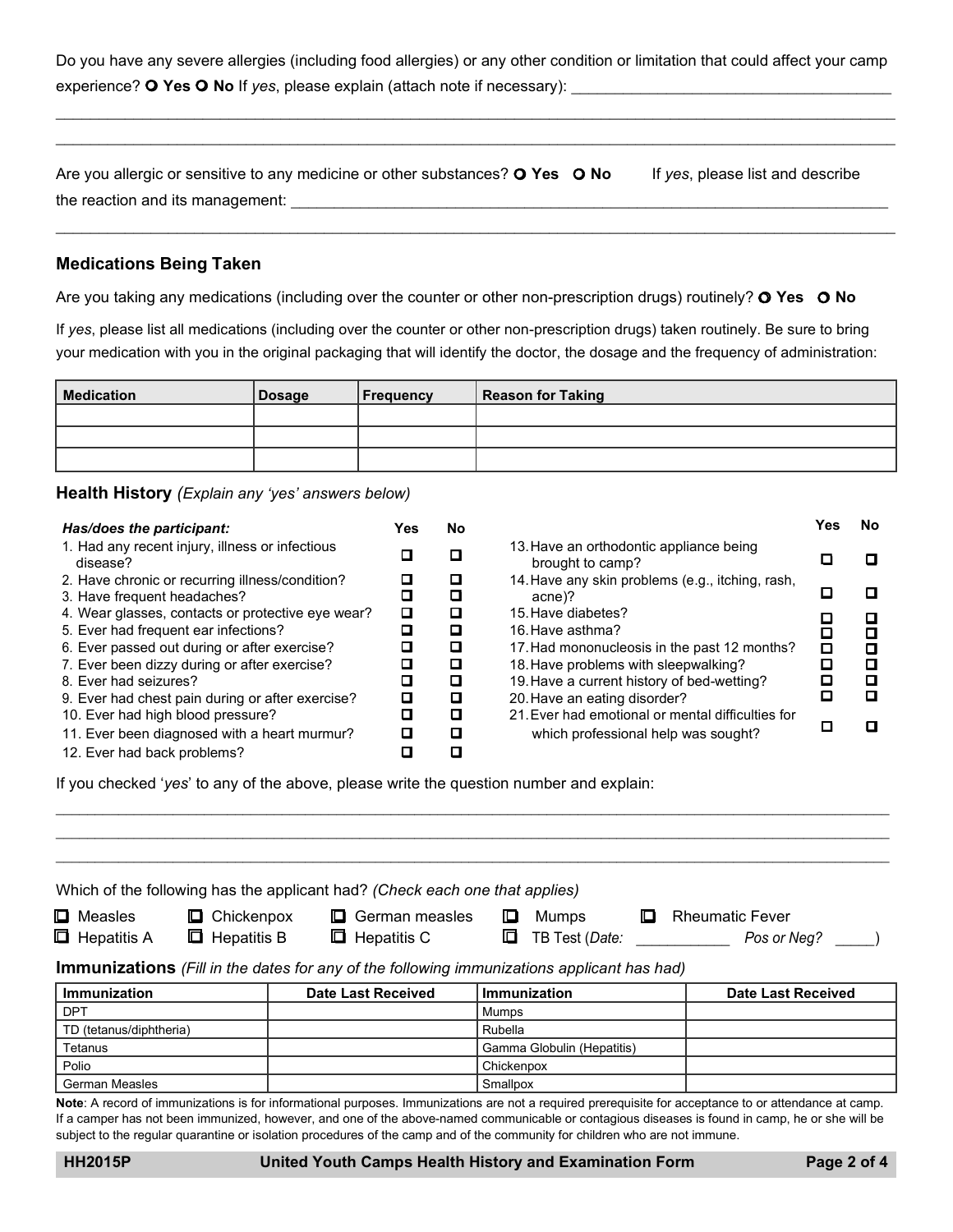**ADULT APPLICANT**: I certify that to the best of my knowledge this health history is correct and complete, that I am in good health and able to participate in this event/assignment.

**Adult application signature** \_\_\_\_\_\_\_\_\_\_\_\_\_\_\_\_\_\_\_\_\_\_\_\_\_\_\_\_\_\_\_\_\_\_\_\_\_\_Date \_\_\_\_\_\_\_\_\_\_\_\_\_\_\_\_\_

#### **PARENT/GUARDIAN AUTHORIZATION:**

This health history is correct and complete as far as I know, and the person herein described has permission to engage in all camp activities except as noted. I understand that if any statement in this Health History is false, misleading, or incorrect; or the Church is unable, in its sole judgment, to properly care for or protect my child (due to his/her medical condition), he or she may be sent home at my expense.

**Parent signature** \_\_\_\_\_\_\_\_\_\_\_\_\_\_\_\_\_\_\_\_\_Printed Name \_\_\_\_\_\_\_\_\_\_\_\_\_\_\_\_\_\_\_\_\_\_Date \_\_\_\_\_\_\_\_\_\_\_\_\_

#### **PARENTAL NOTIFICATION POLICY:**

United Youth Camps policy is that parents will be contacted: 1) anytime the nurse or a physician deems necessary; 2) anytime a camper is taken to see a physician, dentist or emergency personnel for an accident or illness; 3) when an illness lasts longer than 24 hours.

## **Important - These boxes must be completed for attendance**

### **Permission to Provide Necessary Treatment or Emergency Care:**

I hereby give permission to the available medical personnel at the camp to administer prescribed medications and provide routine or alternative health care. In the event of an accident/illness, I consent to the administration of emergency on-site first aid by trained personnel. If I cannot be reached in an emergency, I hereby give permission to the camp medical personnel to secure and administer treatment, including hospitalization, for the person named above. This authorization includes consent to any medical, emergency, dental, surgical, naturopathic, or hospital diagnosis, treatment, or care to be rendered to or for me/ or my child under the general or specific supervision of a qualified physician, surgeon, naturopathic doctor or dentist. It also includes permission to release any records necessary for supervision, treatment, referral, billing, or insurance purposes and to provide or arrange necessary related transportation. I understand and agree that all the foregoing will be at my expense. (This consent shall terminate without further notice on the date when a minor reaches 18 years of age at which time such individual assumes his adult responsibilities.) This completed form may be photocopied for trips out of camp.

#### **Parent/guardian (or adult camper/staff) signature** \_\_\_\_\_\_\_\_\_\_\_\_\_\_\_\_\_\_\_\_\_\_\_\_\_\_\_\_\_\_\_\_\_\_\_\_\_\_\_\_\_\_\_\_\_\_\_\_\_\_\_

Printed Name \_\_\_\_\_\_\_\_\_\_\_\_\_\_\_\_\_\_\_\_\_\_\_\_\_\_\_\_\_\_\_\_\_\_\_\_\_\_\_\_\_ Date \_\_\_\_\_\_\_\_\_\_\_\_\_\_\_\_\_\_\_\_\_\_

**If medication for life-threatening conditions is brought to camp (epi pen, inhaler, etc.) I hereby request that** said medication remain with: **□ UYC Personnel □ My Child** (Please check one)

I understand that accommodating some medical conditions or disabilities may not be ideal and may differ depending on the activity. Therefore, if I am accepted, I agree to abide by any restrictions which may be placed on my camp activities that the camp staff feels are necessary for my comfort or safety or that of my fellow campers or staff.

**Camper/Staff signature** \_\_\_\_\_\_\_\_\_\_\_\_\_\_\_\_\_\_\_\_\_\_\_\_\_\_\_\_\_\_\_\_\_\_\_\_\_ Date \_\_\_\_\_\_\_\_\_\_\_\_\_\_\_\_\_\_\_\_\_\_

#### **Special note about medication:**

Please note that if your camper will be bringing **ANY** medication to camp, including all prescription, over the counter, and herbal remedies, the following rules will need to be followed:

- 1) All medications must be in their original packages. i.e., prescriptions in the prescription bottle, Tylenol in the Tylenol bottle, herbs in the bottle that they were originally bought in.
- 2) All medications must be accompanied by written and signed instructions for administration (the prescription on the bottle will be fine unless doses or times have changed).
- 3) Any non-prescription bottles must have the camper's name written on them (prescription bottles must be for that camper).

PLEASE help us to take good care of the precious and wonderful campers that you have entrusted to us! —*UYC Nursing Staff*